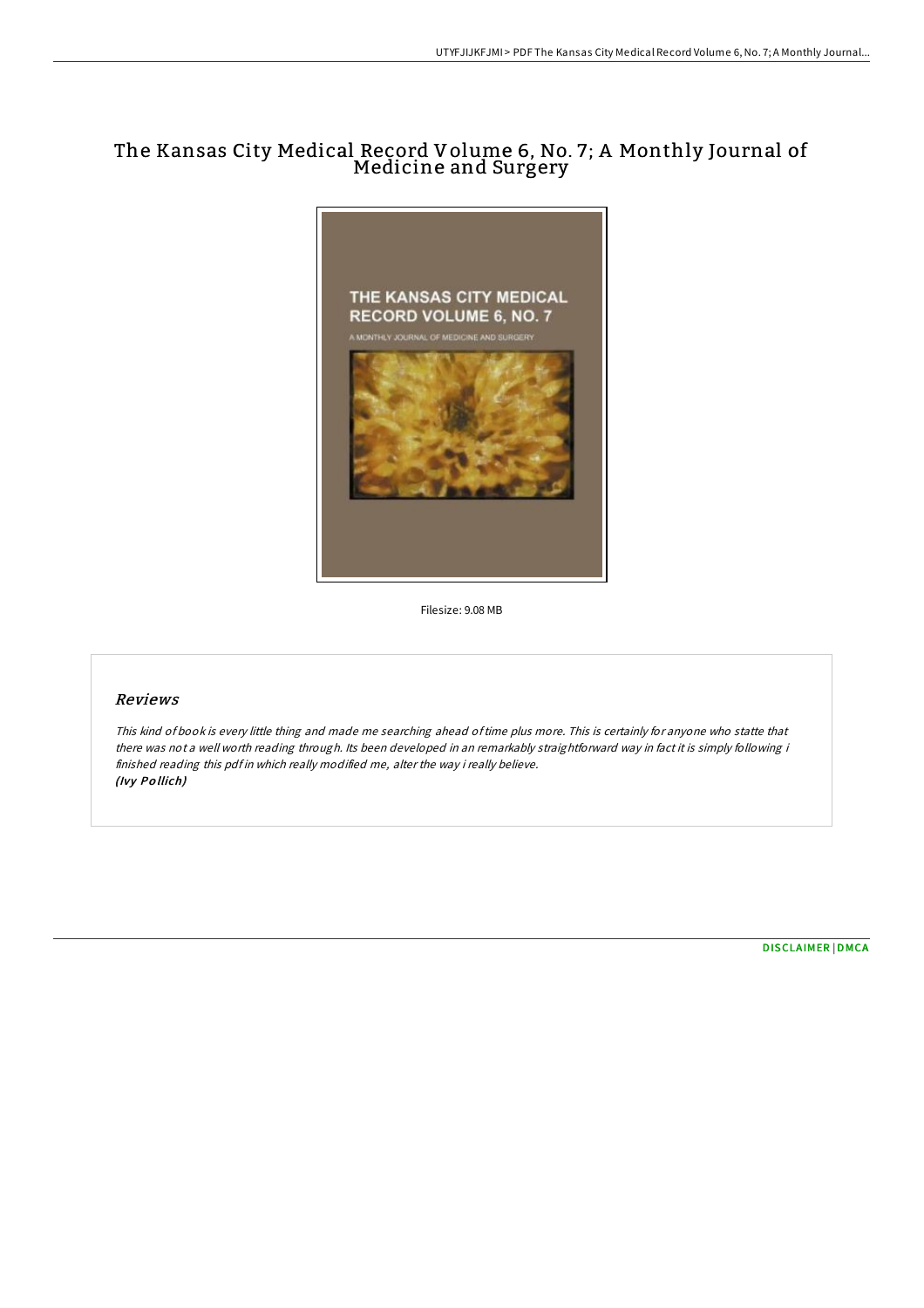## THE KANSAS CITY MEDICAL RECORD VOLUME 6, NO. 7 ; A MONTHLY JOURNAL OF MEDICINE AND SURGERY



To get The Kansas City Medical Record Volume 6, No. 7; A Monthly Journal of Medicine and Surgery eBook, make sure you refer to the link beneath and download the document or have access to additional information that are have conjunction with THE KANSAS CITY MEDICAL RECORD VOLUME 6, NO. 7; A MONTHLY JOURNAL OF MEDICINE AND SURGERY ebook.

Rarebooksclub.com, United States, 2012. Paperback. Book Condition: New. 246 x 189 mm. Language: English . Brand New Book \*\*\*\*\* Print on Demand \*\*\*\*\*.This historic book may have numerous typos and missing text. Purchasers can download a free scanned copy of the original book (without typos) from the publisher. Not indexed. Not illustrated. 1889 Excerpt: .than the uncertain fluid extracts and tinctures, and far more pleasantly. The coating of the following Granules will dissolve in i J minutes. These Granules are prepared with a soluble coating, and not with an impervious coating, thus avoiding cumulative effect. WARNER CO. S Aperient Saline is usually prescribed with them: FROM THE VKNTRICHLIS CAI.I.OSUB GAI.UNACEVS. Used In all case where Pepsin is required, with A powder: prescribed in the same manner, doses and combinations as Pepsin, superior advantage. A Specific in Sickness In Gestation in doses of to to so grs. 1228 Market St., Philadelphia. 18 Liberty St., New York. Effervescent Specialties. The following Effervescent Salts have been carefully studied to meet the requirements of practicing physicians, and we trust they will be liberally prescribed. SPECIAL AND PRIVATE FORMULA MADE TO ORDER IN QUANTITIES OF NOT LESS THAN THREE DOZEN. WM. B. WARNER CO. S TRIPLE (Effervescent) BROMIDES. Advantages: --Useful In Headache, Nervous-ness, Sleeplessness, Migraine, Diurnal Epilepsy, etc. BSodium Brom. grs. 15. Potassium Brom. grs. 10. Ammonium Brom. grs. 5. In each teaspoonful. Administer one teaspoonful in half a glass of water. Drink while effervescing. In Diurnal Epilepsy, take a dessertspoonmi three times daily until sense of taste is partly destroyed; after this reduce the frequency of dose, but keep the fauces in a benumbed condition. WM. R. WARNER CO. S CHALYBEATE (EEervescent) SALINE (Ferric Saline EEervescens, Dr. Means.) V 1 gr. Citro-tartrate of Iron and 20 grs. of Soda. In each teaspoonful. Dose.--A heaping...

E Read The [Kansas](http://almighty24.tech/the-kansas-city-medical-record-volume-6-no-7-a-m.html) City Medical Record Volume 6, No. 7; A Monthly Journal of Medicine and Surgery Online  $\sqrt{1 + \frac{1}{2}}$ Download PDF The [Kansas](http://almighty24.tech/the-kansas-city-medical-record-volume-6-no-7-a-m.html) City Medical Record Volume 6, No. 7; A Monthly Journal of Medicine and Surgery